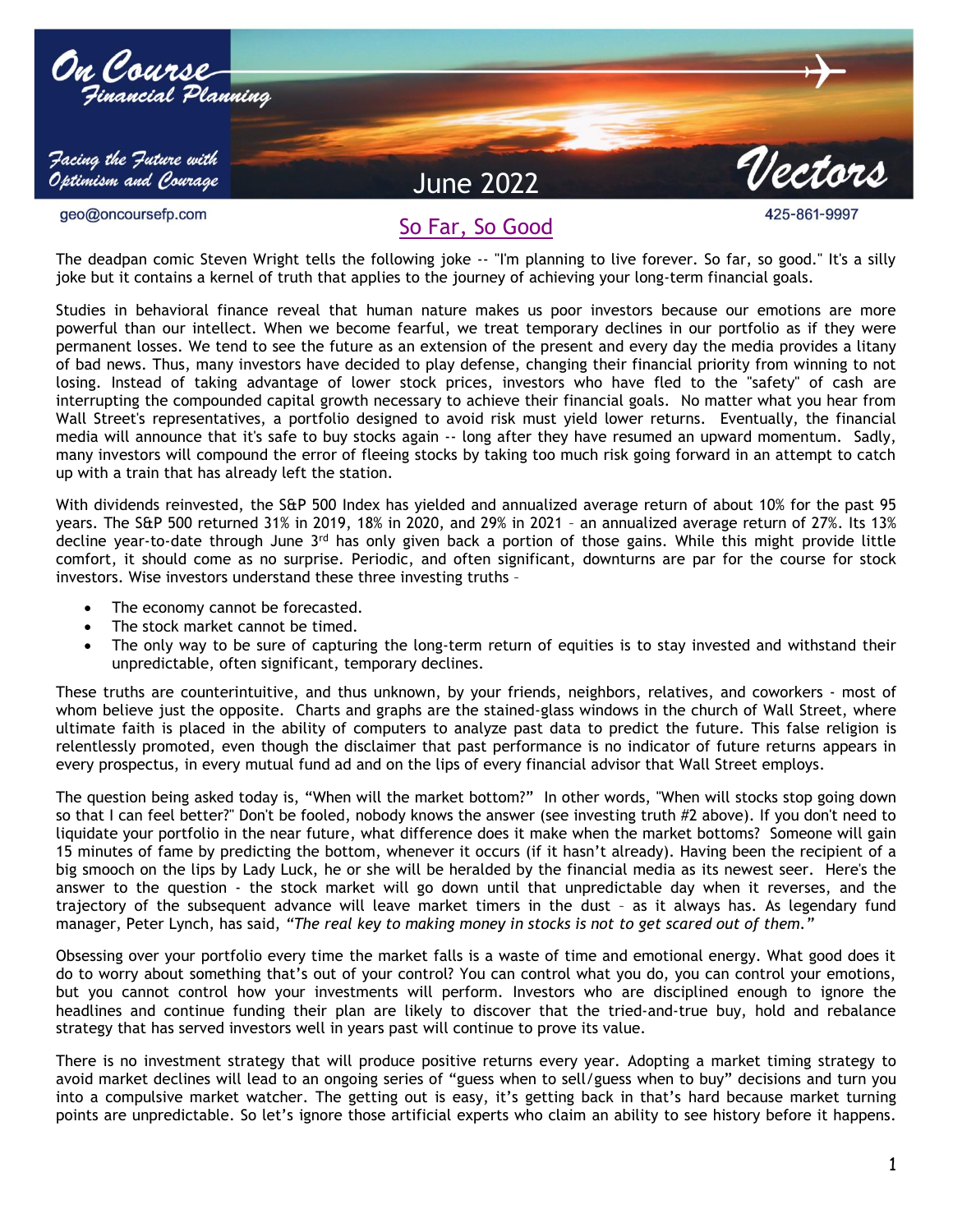Take the long-term view and ignore today's noise. During an annual review with your financial advisor a verdict of -- "So far, so good." is more than a good report -- it is the best report we can hope for in this life.

## Warning Signs

Investor gullibility increases in every bull market. It seems that each new generation of investors falls for some kind of can't miss mania, only to experience firsthand how they always end. They become older and wiser but eventually another generation comes along and blissfully ignores the lessons of the past. Over the past three years, fear of missing out (FOMO) has led many naive, first-time investors to get caught up in the hype and herd mentality surrounding popular get rich quick investments. Unfortunately for these misguided souls, the price declines have made the stock market decline look tame in comparison. With 20/20 hindsight, it seems obvious that the valuations of NFTs, cryptocurrencies, SPACs, meme stocks and high growth tech stocks would collapse. Everyone knew, (and some made a fortune by not saying), that their prices made no sense. But just as in generations past, it was easy to believe that this time would be different, and that pricing sanity would never arrive.

Regrettably, many financial advisors were enablers of this foolishness. The big brokerage and investment firms are product manufacturers -- they make a fortune selling investments catering to investors' desire to participate in the latest investment fads. How else can you explain Fidelity Investments' decision to launch a crypto product on its 401(k) platform that will allow plan participants to invest in crypto via their company's core investment menu. Here are some warning signs that the financial advice that you're receiving may be more hype than substance and more likely to enhance your advisor's bottom line than yours --

- You get the unpleasant feeling that your financial advisor is more interested in talking about investments than in creating a detailed financial plan that reflects your goals, time horizon and risk tolerance. Good financial planning is difficult work –- it requires a broad understanding of financial subjects, history, and human behavior. It is much easier to sell products disguised as financial planning, which the financial services industry does through its vast network of pretend planners.
- You have never been given an Investment Policy Statement that describes in plain English exactly what your financial advisor is doing with your money. At a minimum, it should contain a list of assets under management, your portfolio allocation, a net worth summary, an explanation of the strategy being used to manage your assets and a clear description of the portfolio rebalancing schedule.
- Your investment portfolio is being allocated following the predictions of some in-house analyst, a well-known artificial expert or God forbid, your investment advisor's opinion about what markets will do in the near term.
- Every year your advisor has a new and exciting investment idea that requires a reallocation of your portfolio. The most common account churning justification is a plausible sounding story based on current events that concludes that "it's different this time".
- You're being pitched an investment that promises returns that are higher than what similar investments are yielding.
- Each year, your advisor seems to be promoting investments that are more complicated than the ones he couldn't stop talking about last year. Complexity hides risk and if you don't understand how an investment works you won't understand how you might lose money.
- Your investment advisor seems to have a great deal of certainty about many uncertain things. This is a longstanding Wall Street tradition -- always certain, often wrong.

In some perverse way, incomprehensibility has become an attractive feature of many investments. I believe that simplicity is the ultimate sophistication and that clients are best served when they understand what they own and why they own it. I realize why complexity might appeal to an advisor -- it minimizes questions. But I believe that most investors have little or no need for complex investments that are easier to sell than explain.

## Securities In an Insecure World

As we have seen again this year, investors are unnerved by uncertainty. Recently I reread the transcript of a lecture given by a well-known money manager dealing with investing in an insecure world. Here are some excerpts -

**On inflation** –- *"We have had a small inflation in recent years accompanied by a very large increase in stock market prices. The continuation of some degree of inflation is certainly probable in the future and that is the chief reason why most intelligent investors now recognize that some common stocks must be included in their portfolio."*

**On speculating** –- He noted that the distinction between investing and speculating has almost vanished –- *"A fact which has caused a great deal of trouble in the past and will cause a great deal of trouble in the future."*